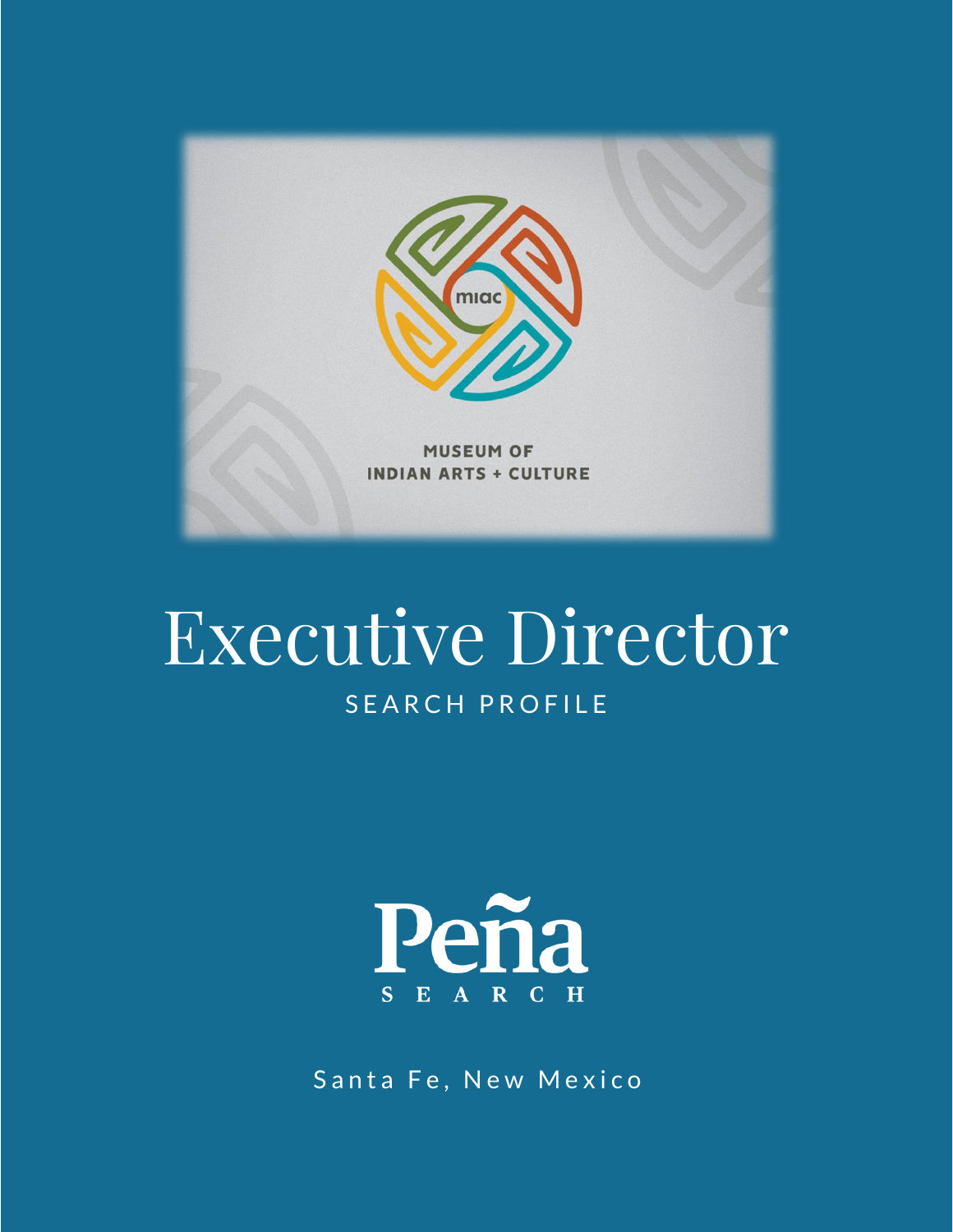## The Museum

### Introduction

Opened in 1987 to exhibit Native arts and cultures collected by the renowned Laboratory of Anthropology, the Museum of Indian Arts & Culture (MIAC) is a division of the New Mexico Department of Cultural Affairs and one of four museums in the Museum of New Mexico system. Today, MIAC remains a premier repository of Native art and material culture and tells the stories of the people of the Southwest from pre-contact to present day with a wide variety of exhibitions ranging in content from ancestral to modern. The museum serves a diverse, multicultural audience through changing exhibitions, public lectures, field trips, artist residencies, and other educational programs.

More than 65,000 visitors come to the Museum of Indian Arts & Culture each year, of which 30 percent hail from New Mexico, 50 percent from other states, and 20 percent from foreign countries. It is MIAC's mission to provide cross-cultural education to the many visitors to Santa Fe who take part in its programs and to New Mexican residents throughout the state. It is especially important that MIAC serve the Native communities in New Mexico and throughout the Southwest whose contemporary and ancestral cultures are represented in the museum's collections.

### Mission

The mission of the Museum of Indian Arts and Culture/Laboratory of Anthropology is to serve as a center of stewardship, knowledge, and understanding of the artistic, cultural, and intellectual achievements of the diverse peoples of the Native Southwest.

### Vision

A world that recognizes and understands Native peoples as diverse tribes, each with a distinctive history, culture, and language, and each of which is an integral part of the vibrant, historical, and cultural landscape of the American Southwest.

### The Museum of New Mexico Foundation

The Executive Director of MIAC will work closely with partners at the Museum of New Mexico Foundation (MNMF), founded in 1962 to assist the Museum of New Mexico units with identifying and securing financial resources. The Museum of New Mexico Foundation supports the work of MIAC through a myriad of functions and is a key strategic partner in advancing MIAC's mission and vision. These include:

• MIAC Exhibitions Development Fund: Private donations and grants are collected to support exhibitions, related programming and institutional advancement at MIAC. Sponsorship opportunities and other tools are leveraged to generate support for individual exhibitions such as Clearly Indigenous.

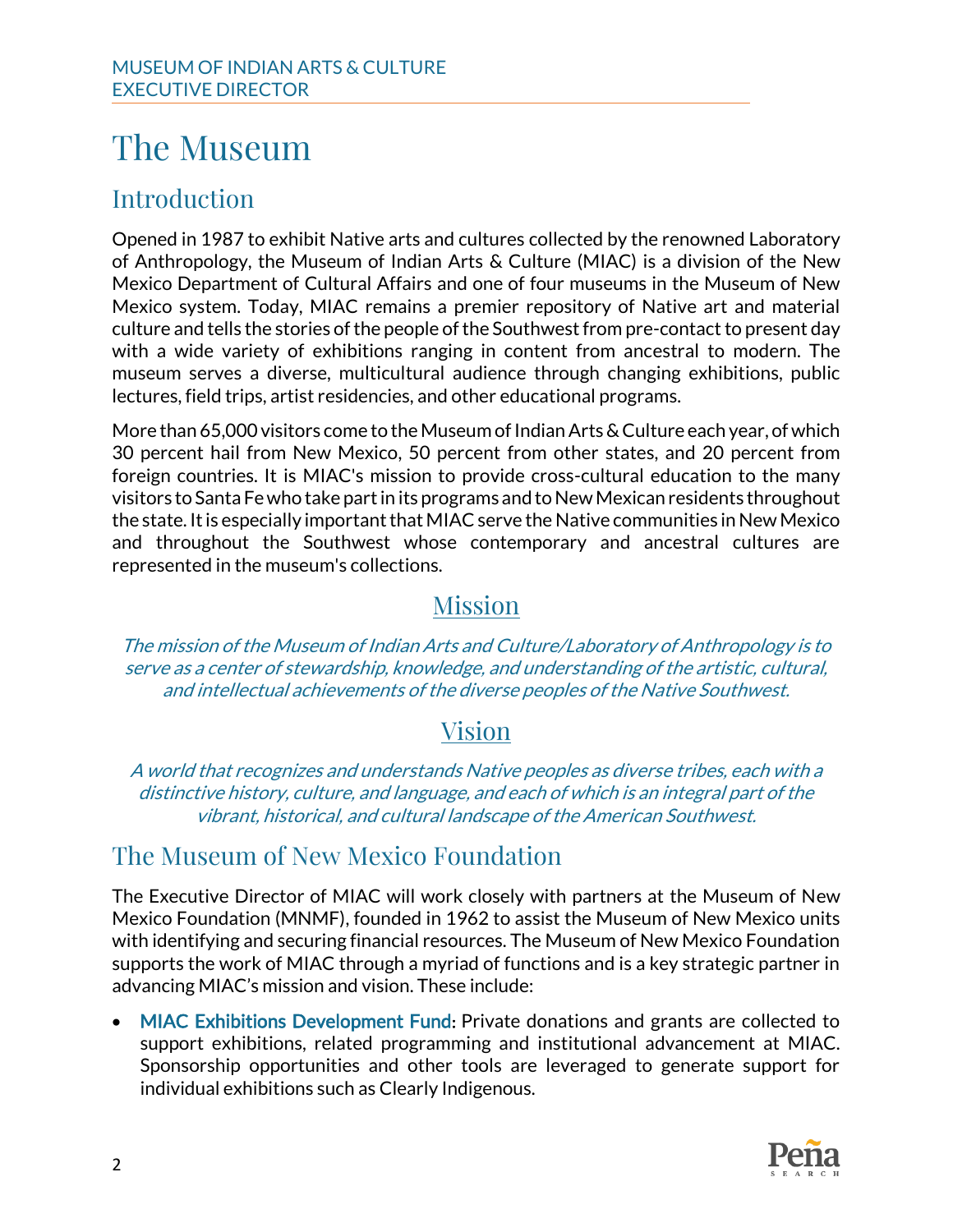- MIAC Education Fund: Private donations and grants are collected throughout the year to support the educational programs and outreach at MIAC, serving children and adults across the state of New Mexico and abroad. The Native Youth Film Camp is a great example of educational programs sponsored by individuals.
- Planned Gifts: Estate gifts, bequests, charitable gift annuities or gifts of art are tremendous ways to create a lasting impact. The Legacy Society at the Museum of New Mexico Foundation has over 200 members supporting state museums including MIAC.
- Endowments: Supporters may establish a new endowment fund, or add to the principal of an existing fund, to provide a reliable source of annual income that sustains a variety of programs and purposes at MIAC. The Della Warrior Endowment and the Friends of MIAC Endowment are great examples of endowments established in 2021. MIAC's current endowments are valued at over \$1.3 million.
- Special Campaigns: Special campaign initiatives are designed to fund a range of capital expansions and programming advances throughout the Museum of New Mexico system. The most recent MIAC campaign raised \$1.5 million for the renovation of the Here, Now and Always exhibition opening in summer 2022.
- Licensing: The MNMF licensing program forges creative partnerships with manufacturers worldwide to develop new products inspired by cultural material and fine art in the state museum's collections. The most recent licensing highlight was a collaboration between MIAC's collections department and Mohawk carpets, using traditional Pueblo corrugated pottery as inspiration for new carpet design. Carpet from that new design collection was then donated to MIAC by the company.
- Museum Membership: The Museum of New Mexico Foundation has a designated museum membership program to engage visitors year-round with museums including MIAC. The MNMF Membership team works with MIAC staff a few times a year to create special events for museum members to engage more deeply with MIAC's exhibits and programs.
- Museum Shops: The Museum of New Mexico Foundation oversees the Colleen Cloney Duncan Shop at MIAC, drawing new customers and engaging them with the museum's exhibits and programs and representing Indigenous artisans of the southwest.

# The Opportunity

### Role

The Museum of Indian Arts and Culture (MIAC) seeks an exceptional individual to fill the position of Executive Director. MIAC is a unique institution dedicated to serving as a center of stewardship, knowledge, and understanding of the artistic, cultural, and intellectual achievements of the diverse peoples of the Native Southwest. It is a division of the New Mexico Department of Cultural Affairs and serves as a national focal point for the study, advancement, and preservation of 12,000+ years of Native American cultural heritage.

MIAC will collaborate with the New Mexico Department of Cultural Affairs and other institutions to increase visitors, membership, volunteers, private support and educational

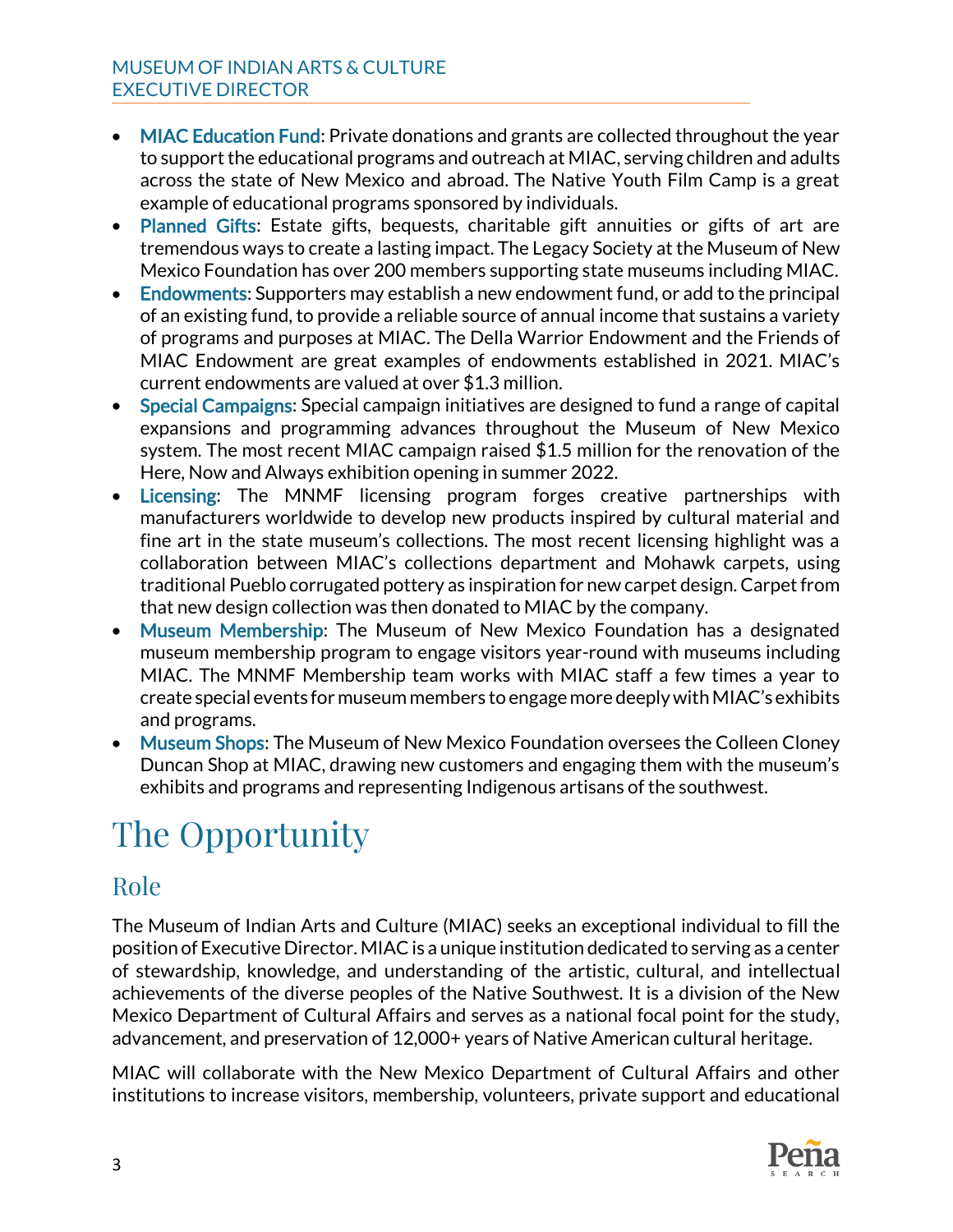programs for adults and children. Beyond collaborating with other culture institutions and state leaders, MIAC requires an Executive Director to advance its own unique efforts to remain relevant in the  $21^{st}$  century. Centered on the \$4.5 million renovation of its "Here, Now and Always" permanent exhibition to be completed in 2022, MIAC endeavors to raise its profile to attract additional traveling exhibitions focused on the contemporary impact of Native arts and culture. In parallel with the existing strategic framework laid out by the state, the Executive Director will play a key role in strategic planning and implementation unique to MIAC with specific emphasis on enhancing the museum's profile across the country and internationally.

### Responsibilities

The Executive Director of MIAC is a seasoned administrator with a record of successful leadership of a multidisciplinary museum organization, oversight of a professional staff, and proven resource development. The director will liaise with the department through the Chair of Arts and Science and collaborate with other stakeholders. The director supervises a dedicated staff responsible for the preservation and interpretation of Native American ethnographic, contemporary, and archaeological objects and works of art that represent the diverse Native peoples of the American Southwest and northern Mexico. The director oversees a complex that includes the museum, Laboratory of Anthropology library and archives, Center for New Mexico Archaeology (the state's archaeological repository), educational spaces, an auditorium, the annual Native Treasures event, a café, and outdoor event spaces.

## The Ideal Candidate

### Leadership Experience

Ten (10) to fifteen (15) years of progressively responsible experience within a cultural and/or educational institution, with a focus on Native American communities of the American Southwest strongly preferred.

Significant experience in the management and operation of a similar organization, including exhibitions, educational programs, and public programs.

A positive track record of successfully leading and managing personnel.

### Knowledge

In-depth knowledge and understanding of local and regional Native American communities, including those of the American Southwest.

Expertise in fund development, grants management, public-private partnerships, and program development with a successful track record, ideally within a cultural and/or educational institution.

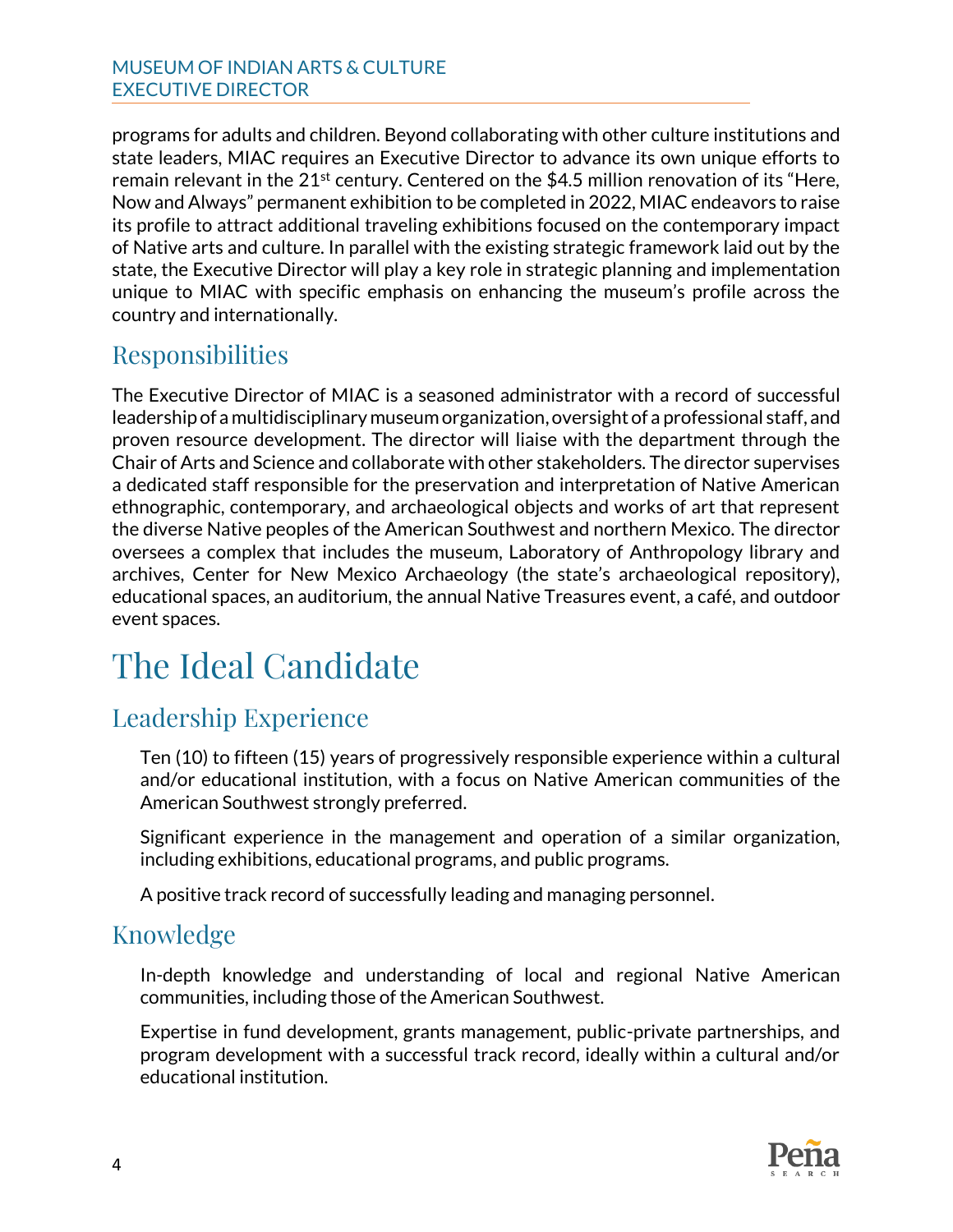#### MUSEUM OF INDIAN ARTS & CULTURE EXECUTIVE DIRECTOR

Knowledge of relevant subject matter demonstrated by scholarly accomplishments.

#### Skills

Expertise in the field of museum management, curation, and museum trends with experience incorporating Native American viewpoints in interpretation.

Ability to oversee budgetary and administrative functions.

Experience in policy development and implementation, ability to devise and implement strategic planning experience in an institutional setting.

Understanding of multidisciplined approach to engagement with Native American, non-Native, and support communities, with a demonstrated track record of success.

Exceptional interpersonal and public relations skills.

Outstanding written and oral communications.

Experience working with boards, foundations, and other key stakeholders invested in the success of a cultural institution.

Experience working in state government, academia, or similar structures.

### Personal Characteristics

A deep passion for Native American arts, cultures, communities, and constituencies of the American Southwest.

An ability to work collaboratively as a member of a diverse community and make an impact in a complex, fast-paced, and team-oriented environment.

An entrepreneurial spirit and a positive attitude.

### Other Considerations

Location Santa Fe, New Mexico

Travel Some travel

Education An advanced degree preferred from an accredited college or university in a discipline related to the function of the division, including but not limited to Native American studies, anthropology, archaeology, and art history.

Website <https://www.indianartsandculture.org/>

Position open until filled. Review of candidates to begin on March 25, 2022. For more information or to apply, please reach out to Travis Hillier and Cindy Maloney (contact information follows). Please note that candidates' materials submitted in this process may be subject to disclosure under New Mexico's Inspection of Public Records Act.